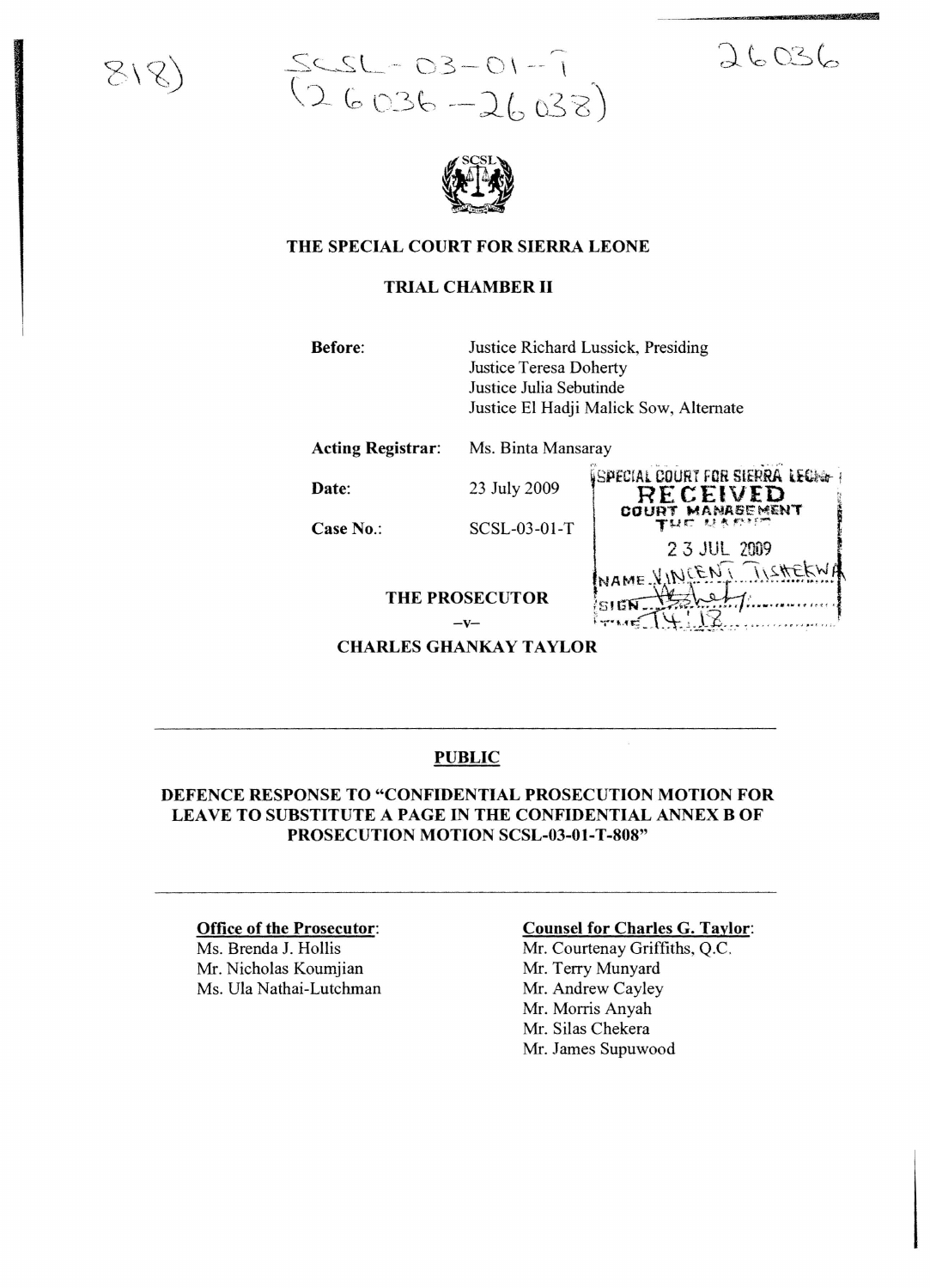

- 1. This is the Defence's Response to the "Confidential Prosecution Motion for Leave to Substitute a Page in the Confidential Annex B of Prosecution Motion SCSL-03-01-T-808"<sup>1</sup> filed on 15 July 2009.
- 2. The Prosecution Motion was filed to remedy the disclosure of information that should otherwise have remained confidential and which was disclosed in error by the Prosecution.
- 3. The Defence, therefore, does not oppose the relief being sought by the Prosecution Motion and agrees to all particulars in the Prosecution Motion.

Respectfully Submitted,

**Courtenay Griffiths,** Q.C. Lead **Counsel for Charles G. Taylor** Dated this  $23^{\text{rd}}$  Day of July 2009, The Hague, The Netherlands

<sup>I</sup> *Prosecutor v. Taylor,* SCSL-03-0I-T-8IO, "Confidential Prosecution Motion for Leave to Substitute a Page in the Confidential Annex B of Prosecution Motion SCSL-03-0I-T-808," 15 July 2009 ("Prosecution Motion").